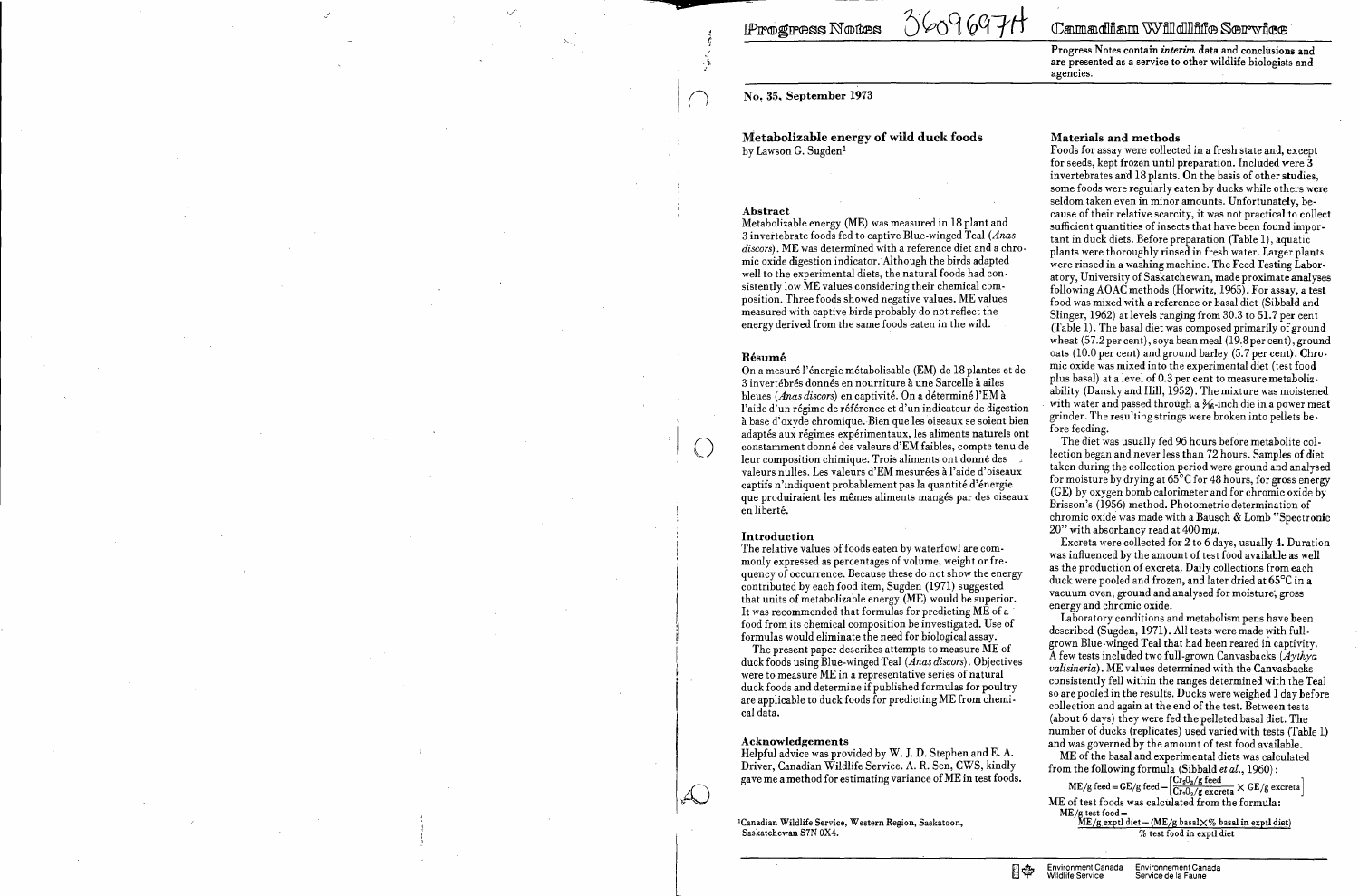## Table 1

Treatment of test foods, proportion of basal in experimental diets, and metabolizability (M) and metabolizable energy (ME) of experimental diets

"Test food plus basal. tAir-dried. tAir-dried, crushed.

§Oven-dried at 65°C, ground.

#Soaked for 3 months.

° Air-dried and ground.

The percentage (M) of experimental diet that was metabolized was calculated from the formula:

$$
\% M = 1 - \left[ \frac{Cr_2O_3/g \text{ feed}}{Cr_2O_3/g \text{ excited}} \right] \times 100
$$

calculated for two tests that included granite grit because intake of grit was unknown. The.degree of variability in these measurements is considered acceptable for this type of assay.

An estimate of variance for ME of test foods was calculated from the formula:

$$
V_1 = \frac{V_e + (V_b)p^2}{2}
$$

$$
V_t = \frac{q^2}{q^2}
$$

where  $V_t$  = variance for test food  $V_e$  = variance for experimental diet

 $V<sub>b</sub>$  = variance for basal diet

*p* = percentage of basal in experimental diet *q* = percentage of test food in experimental diet.

Results and discussion

The ducks adapted weIl to the different diets and weight changes were small. In most tests, a few had small gains while others had small losses. Mean daily weight change ranged from  $-0.5$  to 2.4 per cent of starting weight. Average of aIl was 0.5 per cent.

Percentage of diet metabolized (Table 1) could not be

| Food                                                                              | No.<br>ducks  |               | Experimental diet* |                 |  |
|-----------------------------------------------------------------------------------|---------------|---------------|--------------------|-----------------|--|
|                                                                                   |               | $\%$<br>Basal | M<br>(%)           | ME<br>(kcal./g) |  |
| Basal†                                                                            | 23            | 100.0         | $62.9 \pm 0.4$     | $3.09 + 0.01$   |  |
| Wheat, hard‡                                                                      | $\mathbf{11}$ | 50.8          | $67.4 \pm 1.0$     | $3.08 + 0.04$   |  |
|                                                                                   | 13            | 48.3          | $50.0 \pm 0.5$     | $2.69 + 0.05$   |  |
| Shrimp ( <i>Gammarus</i> sp.) §<br>Alkali grass seeds (Puccinellia Nuttalliana) † | 11            | 51.5          | $53.0 \pm 0.6$     | $2.53 \pm 0.03$ |  |
|                                                                                   | 11            | 49.8          | $52.7 \pm 1.7$     | $2.31 \pm 0.08$ |  |
| Waterlily seeds (Nuphar variegatum) $\ddagger$                                    | 10            | 60.5          | $47.5 \pm 0.5$     | $2.34 + 0.02$   |  |
| Slough grass seeds (Beckmannia syzigachne)†                                       | 8             | 60.2          |                    | $2.54 \pm 0.04$ |  |
| Slough grass seeds with gritt                                                     | 12            | 54.0          | $40.3 \pm 0.7$     | $2.17 - 0.03$   |  |
| Duck weed (Lemna minor) §                                                         | 12            | 66.2          | $48.6 \pm 1.5$     | $2.35 + 0.08$   |  |
| Bulrush nutlets (Scirpus paludosus) †                                             | $12\,$        | 66.5          |                    | $2.62 + 0.05$   |  |
| Bulrush nutlets with grit (S. paludosus)†                                         | 12            | 66.5          | $54.7 \pm 0.9$     | $2.59 \pm 0.04$ |  |
| Bulrush nutlets soaked $(S. paludosus)$ #                                         | 10            | 59.9          | $46.3 \pm 0.7$     | $2.19 - 0.02$   |  |
| Widgeon grass foliage (Ruppia maritima) <sup>o</sup>                              | 12            | 48.4          | $34.1 \pm 0.6$     | $1.92 + 0.02$   |  |
| Micro-crustaceans (Cladocera) §                                                   | 12            | 68.6          | $44.4 \pm 0.6$     | $2.31 \pm 0.02$ |  |
| Snails (Lymnaeidae) §                                                             | $12\,$        | 49.6          | $37.2 \pm 0.8$     | $1.83 \pm 0.02$ |  |
| Duck weed (Lemna trisulca) <sup>o</sup>                                           | 8             | 54.3          | $40.5 \pm 1.3$     | $1.92 \pm 0.06$ |  |
| Bulrush nutlets (Scirpus validus) †                                               |               | 59.7          | $43.0 \pm 0.7$     | $2.04 \pm 0.03$ |  |
| Aquatic moss (Musci)°                                                             | $_{11}$       |               | $43.9 \pm 1.7$     | $2.16 \pm 0.08$ |  |
| Burrweed nutlets (Sparganium eurycarpum) †                                        | 5             | 64.7          | $43.4 \pm 0.5$     | $2.13 + 0.03$   |  |
| Green alga (Cladophora sp.)°                                                      | 10            | 64.1          | $48.5 \pm 1.4$     | $2.26 \pm 0.07$ |  |
| Green alga (Enteromorpha sp.)°                                                    | 9             | 69.7          |                    | $1.66 \pm 0.06$ |  |
| Pondweed foliage (Potamogeton pusillus) <sup>°</sup>                              | 9             | 48.9          | $32.1 \pm 1.3$     | $2.03 \pm 0.01$ |  |
| Pondweed foliage (P. pectinatus) <sup>o</sup>                                     | 12            | 64.4          | $41.2 \pm 0.3$     | $2.02 + 0.03$   |  |
| Milfoil foliage (Myriophyllum exalbescens) <sup>o</sup>                           | 12            | 64.5          | $40.6 \pm 0.7$     |                 |  |
| Aquatic liverwort (Ricciocarpus natans) §                                         | 5             | 69.3          | $43.5 \pm 0.9$     | $2.13 \pm 0.03$ |  |
| Dock fruits (Rumex maritimus) †                                                   | $12\,$        | 60.2          | $35.9 \pm 0.9$     | $1.71 \pm 0.05$ |  |
| Pondweed foliage (Potamogeton Richardsonii) <sup>o</sup>                          | 12            | 59.8          | $31.2 \pm 0.9$     | $1.67 + 0.03$   |  |

Proximate composition values (Table 2) are from material "as fed" and, except for seeds and nutlets, cannot be considered free of contamination. Despite several rinsings, it was impractical to remove aIl foreign material, particularly from foods such as duck weeds, algae, moss and liverwort.

Metabolizable energy values (Table 2) are'consistently low, considering the proximate composition of the foods. The fact that three foods showed negative values indicates that sorne factor(s) prevented the ducks from utilizing aIl the available energy not only in the test food but in the basal portion as weil. Potter *et al.* (1960) obtained small negative values for non-nutritive alpha cellulose fed in combination with a basal diet to chicks and suggested that some nutrients from the basal portion may have been absorbed into the cellulose and excreted. In contrast, Sibbald *et al. (1960)*  obtained small positive values for cellulose and believed

2

*n* 

 $\bigcap$ 

Proximate analysis and energy values of test foods on a dry matter



**2** 



 $\cup$ 

passed through the ducks. Soaking them in water for 3 months also improved their metabolizability (Table 2). Grinding or crushing the other foods would tend to compensate for lack of grit in the experimental diets. Finally, it is possible that captive birds do not possess adequate intestinal microflora (Hill *et al.*, 1968) nor gut adaptations (Moss, 1972) necessary for wild birds to assimilate energy from natural foods, particularly those high in fibre.

In view of the low ME values derived by  $\mathbf{b}$  io assay, there was no point in attempting to correlate them with values calculated by formula from chemical data. Even without the necessary data on starch and sugar content, an inspection of the chemical and energy data in Table 2 indicated an absence of correlation. Moreover, published formulas are not reliable for poorly digested foods such as those high in fibre (Vohra,  $1966$ ).

## Table 2

Results of 10 test foods indicate that Canvasbacks do not differ from Teal in their ability to metabolize food energy. This supports the conclusions of Scott and Holm  $(1964)$ 

\*Nitrogen-free extract.

that it diluted and slowed the passage of the basal material, thereby increasing utilization of the latter. This resulted in a calculated positive value for cellulose.

Metabolizable energy values for two foods in this study are lower than values measured previously. The same wheat fed to Mallards *(Anas platyrhynchos)* and measured by total collection had an ME value of 3.52 kcal./g (Sugden, 1971) compared with 3.07 kcal./g in this study. *Gammarus* fed fresh to two Lesser Scaup (*Aythya affinis*) and measured by total collection had values of  $2.97$  and  $3.14$  (avg.,  $3.05$ ) kcal./g) (Sugden, unpubl.), compared with  $2.32$  kcal./g . in this study.

| Food                                            | Protein<br>% | Fat<br>% | Fibre<br>$\%$ | NFE*<br>% | Ash<br>% | GE<br>kcal/g | ME<br>kcal/g     |
|-------------------------------------------------|--------------|----------|---------------|-----------|----------|--------------|------------------|
| Basal                                           | 23.4         | 3.8      | 5.3           | 61.5      | 6.0      | 4.39         | $3.09 + 0.01$    |
| Wheat, hard                                     | 18.5         | 1.9      | 4.1           | 73.7      | 1.8      | 4.42         | $3.07 + 0.05$    |
| Gammarus sp.                                    | 47.8         | 7.7      | 9.6           | 12.1      | 22.8     | 3.78         | $2.32 \pm 0.05$  |
| Puccinellia Nuttalliana seeds <br>$\mathcal{L}$ | 12.8         | 0.7      | 27.3          | 55.1      | 4.1      | 4.52         | $1.92 \pm 0.04$  |
| Nuphar variegatum seeds                         | 9.0          | 0.4      | 13.1          | 76.4      | 1.1      | 4.33         | $1.53 + 0.09$    |
| Beckmannia syzigachne seeds                     | 8.8          | 4.3      | 31.2          | 45.4      | 10.3     | 4.37         | $1.19 + 0.03$    |
| B. syzigachne seeds with grit                   |              |          |               |           |          |              | $1.70 + 0.06$    |
| Lemna minor                                     | 32.4         | 3.3      | 13.9          | 40.7      | 9.7      | 4.56         | $1.07 + 0.04$    |
| Scirpus paludosus nutlets                       | 6.3          | 2.9      | 27.7          | 60.3      | 2.8      | 4.58         | $0.89 + 0.14$    |
| S. paludosus nutlets with grit                  |              |          |               |           |          |              | $1.69 + 0.06$    |
| S. paludosus nutlets soaked                     |              |          |               |           |          |              | $1.58 + 0.07$    |
| Ruppia maritima foliage                         | 16.6         | 2.5      | 15.0          | 41.8      | 24.1     | 3.41         | $0.85 + 0.03$    |
| Cladocera                                       | 31.7         | 2.1      | 13.8          | 1.7       | 50.7     | 2.63         | $0.82 + 0.03$    |
| Lymnaeidae                                      | 16.1         | 1.3      | 0.9           | 5.7       | 76.0     | 1.25         | $0.59 + 0.04$    |
| Lemna trisulca                                  | 12.2         | 2.0      | 13.4          | 52.8      | 19.6     | 3.39         | $0.59 + 0.02$    |
| Scirpus validus nutlets                         | 6.7          | 3.5      | 39.7          | 47.0      | 3.1      | 4.87         | $0.53 + 0.07$    |
| Musci                                           | 12.1         | 1.7      | 31.0          | 46.2      | 9.0      | 4.03         | $0.48 + 0.05$    |
| Sparganium eurycarpum nutlets                   | 16.1         | 0.8      | 32.7          | 46.3      | 4.1      | 4.51         | $0.46 + 0.09$    |
| Cladophora sp.                                  | $\bf 8.8$    | 0.5      | 22.3          | 40.3      | 28.1     | 2.83         | $0.41 \pm 0.05$  |
| Enteromorpha sp.                                | 15.1         | 1.0      | 7.3           | 54.9      | 21.7     | 3.23         | $0.35 + 0.13$    |
| Potamogeton pusillus foliage                    | 17.9         | 1.3      | 29.8          | 42.9      | 8.1      | 4.28         | $0.29 + 0.06$    |
| P. pectinatus foliage                           | 14.5         | 2.6      | 22.1          | 44.5      | 16.3     | 3.60         | $0.11 + 0.03$    |
| Myriophyllum exalbescens foliage                | 10.4         | 1.3      | 15.9          | 50.4      | 22.0     | 3.15         | $0.07 + 0.05$    |
| Ricciocarpus natans                             | 12.3         | 0.5      | 15.7          | 37.6      | 33.9     | 2.81         | $-0.06 \pm 0.05$ |
| Rumex maritimus fruits                          | 9.3          | 2.4      | 27.3          | 54.1      | 6.9      | 4.50         | $-0.37 + 0.07$   |
| Potamogeton Richardsonii foliage                | 15.7         | 2.1      | 18.6          | 47.6      | 16.0     | 3.70         | $-0.45 + 0.05$   |

Reasons for the poor utilization of test foods are largely unknown. To determine if the acclimatization period was adequate, percentage metabolized during the 5th and 6th days was compared with that for the 9th and 10th days in tests with Cladocera and *Potamogeton Richardsonii*. Percentages did not differ significantly  $(P> 0.05)$  between the two periods in either test, and the acclimatization period is considered sufficient. Sibbald and Slinger (1963) showed that 2-week·old chicks acclimatized to most diets within 1 day of first being fed. They recommended a 3-4.day acclimatization period when diets were high in fibre.

Many nutlets of *Scirpus* passed through the ducks intact, as found in other studies (Swanson and Bartonek, 1970) . The addition of granite grit to diets containing *S. paludosus*  nutlets and *Beckmannia* seeds increased the available energy in both cases, but many whole nutlets of *S. paludosus* still

Although the ME values measured with captive dueks may not reflect values for the same foods eaten in the wild. they should indicate the relative value of the different items. Foods in Table 2 with over 0.5 kcal.  $ME/g$  have been reported as important in duek diets while, with two exceptions, those under that val ue have been un important. *Potœmogeton pusil/us* foliage and Cladophora were important in the diets of young Gadwalls *(Anas strepera)* and Widgeon *(Ml1reca americana)* (Sugden, 1973).